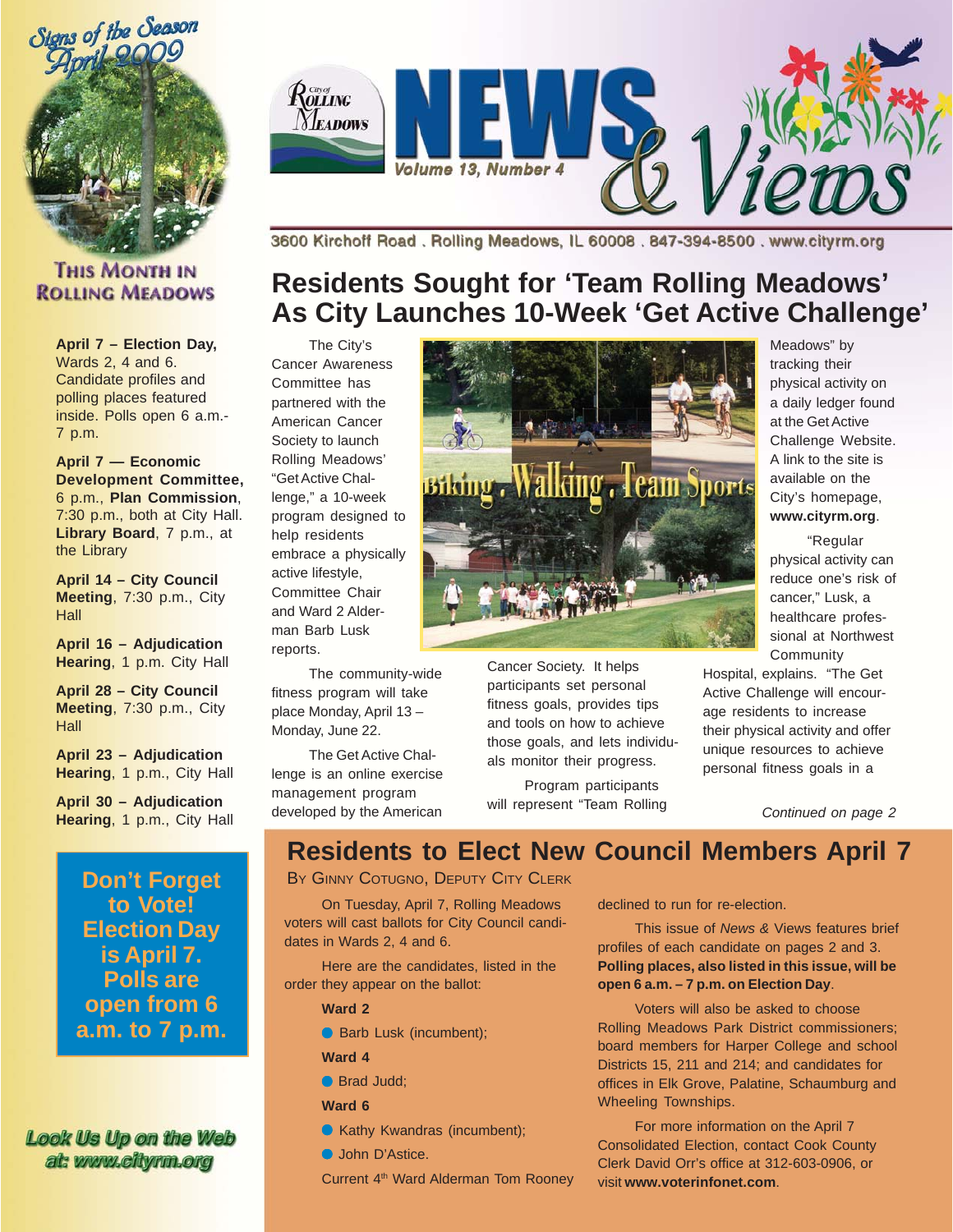### **Residents Sought for 'Team Rolling Meadows'**

*Continued from page 1*

#### fun, enjoyable way."

Whether it's getting out for a 30-minute walk or running a marathon, the key for residents is to increase their physical activity, according to American Cancer Society representative Maggie Osborne.

"We want people to find something they enjoy and then keep doing it. Residents should strive to be active for 30-minutes each day, at least five days per week," Osborne explains. "There are 1,440 minutes in one day, so try and stay active for at least 30 of those."

To become a member of Team Rolling Meadows and embark on the "Get Active Challenge," contact Alderman Lusk at 847-567-2444, or **luskb@cityrm.org** by Friday, April 10.

Registrants should provide their name, address, age, email address and phone number. All personal information will remain strictly confidential. Residents who do not have Internet access may contact Alderman Lusk for printed copies of the online materials and personal fitness calendar.

The Cancer Awareness Committee will award a grand prize to the Team member with the most physical activity minutes. Prizes will also be awarded to team members in specific age groups.

The results of the Rolling Meadows Get Active Challenge will be featured in a future issue of *News & Views*.

#### **VOTE APRIL 7 . VOTE APRIL 7 . VOTE APRIL 7 . VOTE APRIL 7 . VOTE APRIL 7 .VOTE APR**

## *Ward 2: Barb Lusk Barb Lusk*

**Occupation:** Registered nurse, Case Manager in critical care at Northwest Community Hospital



**Education:** Harper College – Associates of Nursing; St. Francis Xavier – Bachelors of Health Science; Kaplan College – Legal Nurse Consulting

**Rolling Meadows resident for…**48 years.

**Family:** Husband, Ryder, and

#### our dog, Bandit

**Past and current public offices:** Current Ward 2 Alderman

**My hero is…**my dad. He overcame many obstacles in his life and always strived to achieve what he believed in.

### **Committee Seeks Participants for Memorial Day Parade, Veterans Dinner**

**The Veterans Committee encourages resident veterans to participate in the City's annual Memorial Day Parade Saturday, May 23. Veterans and their family members may call City Hall at 847-394-8500 to guarantee their spot in the event.**

**The parade will begin at 11 a.m. at the corner of Kirchoff Road and Meadow Drive, then march west on Kirchoff to the Carillon Tower. There, Mayor Ken Nelson and City officials will lead a solemn observance honoring those who have served in uniform.**

**Local veterans are also invited to reconnect with fellow service members at a special Veterans Dinner hosted by Veterans Committee Members Friday, May 22. For reservations, contact Assistant City Manager Barry Krumstok at 847-394-8500, ext. 1002.**



### *Ward 4: Brad Judd Ward 4: Brad Judd*

**Occupation:** Commodities Broker

**Education:** BSGS, with a major in Economics and minor in Business, from Northwestern University, graduated in 2005

**Rolling Meadows resident for…**15 ½ years

**Past and current public offices:** Current member of Zoning Board of Appeals, appointed by Mayor Ken Nelson in June 2008

**I belong to…** All Saints Lutheran Church in Palatine.

### **Historical Society Seeks 1950s Vehicle for Parade**

WANTED: A 1950's era vehicle for use by the Rolling Meadows Historical Society in the City's July 4 Parade.

Residents who may be willing to lend their vintage car to the Historical Society for the event may call 847-577-7086.

#### **Museum Extends Hours**

The Rolling Meadows Historical Museum will begin its summer hours of operation in April. Guests are invited to "take a trip down memory lane" **Wednesdays, 10 a.m. – 2 p.m., and Sundays, 1 – 4** Support the Museum

Tax-deductible donations help support ongoing programs and cover museum expenses. Submit donations to:

Rolling Meadows Historical Society 3100 Central Road Rolling Meadows, IL 60008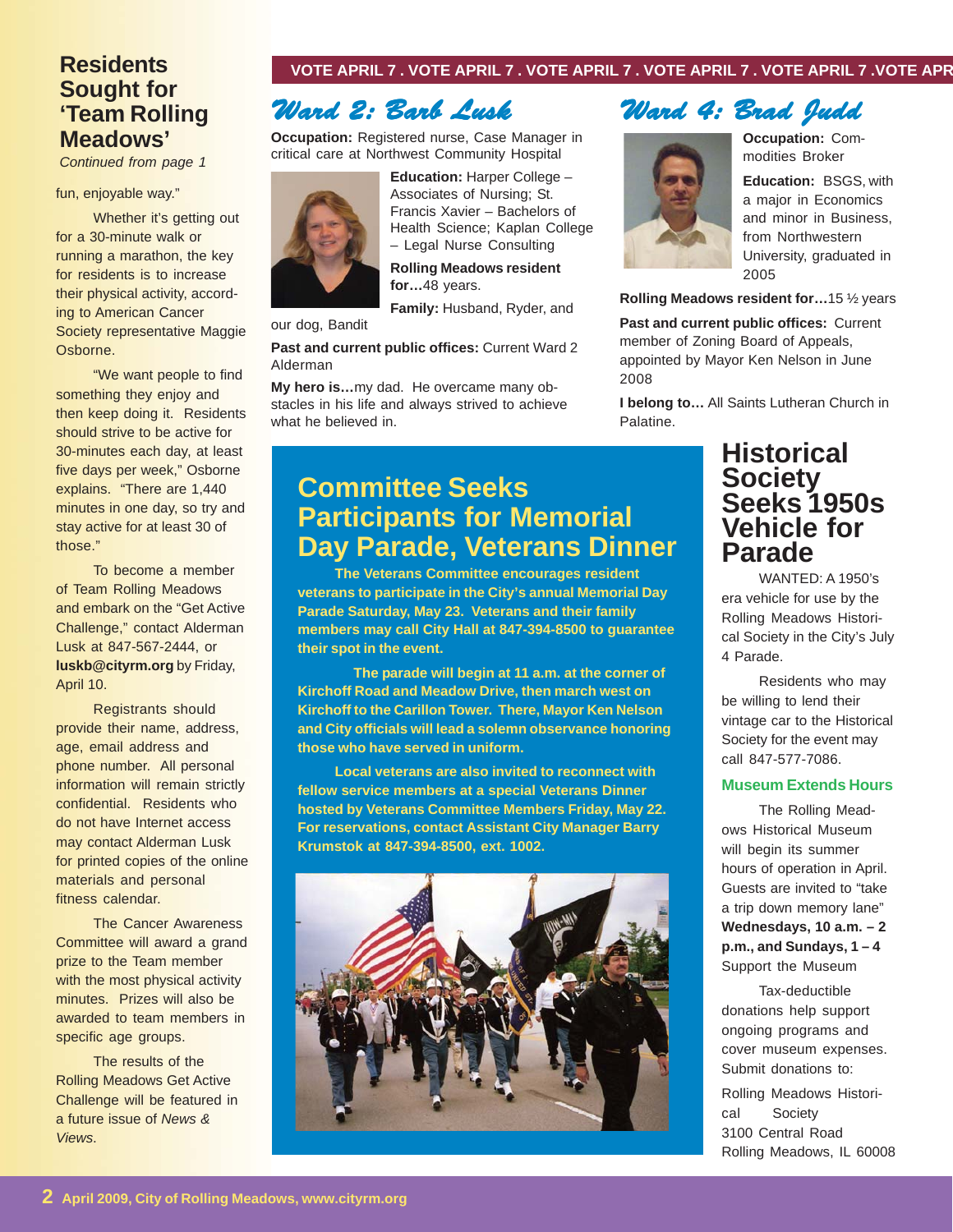### *Ward 6: John D'Astice Ward 6: John D'Astice*



**Occupation:** Director of Sales for a major hotel corporation. I have been in the hospitality industry for over 30 years at various hotels in the Chicago area.

**Education:** I attended DePaul University for four years and graduated in 1977 with my Bachelor of Science in Marketing.

#### **Rolling Meadows resident for…**21 years.

**Family:** I have been married to my wife, Mary Lou, for 28 years. We have 4 children: Nicole, Michelle, Dominic and Angela, who have all attended or will be attending Central Road School, Carl Sandberg Junior High and Rolling Meadows High School.

**Past and current public offices:** I was first elected in 1993 as Rolling Meadows' 6<sup>th</sup> Ward Alderman. I was re-elected two more times before being forced to retire in 2005 due to the City's self-imposed term limit ordinance that restricts aldermen to three consecutive terms.

**Volunteer service:** I currently serve on the Rolling Meadows Economic Development Committee. I have served on the Rolling Meadows Chamber of Commerce Board of Directors, Woodfield Convention Bureau Board of Directors, and the Central Road Elementary School Task Force. I was a leader for 15 years in the Indian Princesses program with my daughters, and for 6 years in the Indian Guides program with my son.

**I belong to…** St. Colette's Church.

**My hero is…** My father. He came to the United States when he was a young man with less than a high school education. He worked hard to learn the English language and accepted American customs without forsaking the traditions of his native country. He earned his citizenship, got married 55 years ago, raised a family of four sons and sent them to college. He accomplished his dreams with faith, loyalty, dedication and hard work. He taught my brothers and me these qualities so we could apply them in our lives and pass them on to our children.

### *Ward 6: Kathy Kwandras Ward 6: Kathy Kwandras*

**Occupation:** Homemaker/Community Volunteer, Alderman

**Education:** Graduate of Moser Business School in Chicago

**Rolling Meadows resident since…** 1955. I grew up in this City and have lived most of my life here. My husband and I raised our family here.



**Family:** My husband John and I have been married 27 years. Sons: Michael and John William.

Past and current public offices: 6<sup>th</sup> Ward Alderman, 2005 – present; Vice President of the Rolling Meadows Historical Society 2002 – present.

**Volunteer service:** CERT (Community Emergency Response Team); Cancer Awareness Committee; WINGS; Ad hoc 50<sup>th</sup> Anniversary Committee; Home Rule referendum; ran Neighborhood Watch in my area 1996 – 2004; Police, Fire & Public Works citizens training academies; 911 referendum; former Central Road Elementary School PTA Health & Safety chairman; Rolling Meadows Historical Museum; Ad hoc Historical Committee; Committee for Police Chief Search (1998); Police Neighborhood Resource Foundation Board, City liaison to Rolling Meadows Library.

**I belong to…** St. Colette Parish and the Rolling Meadows Historical Society.

**My hero is…** my Grandfather, Willard M. Watson, former teacher and principal at Barrington High School, for his wisdom and understanding.

### **April 7 Consolidated Election Precincts & Polling Places**

#### **Palatine Township**

**5 & 12** – Rolling Meadows Library, 3110 Martin Lane.

**9** – William Fremd High School, 1000 S. Quentin Road.

**11, 19 & 52** – Plum Grove Park, 4001 Park Drive.

**13** – Kimball Hill School, 2905 Meadow Drive.

**14 & 21** – Carl Sandburg School, 2600 Martin Lane.

**24 & 72** – Community Center, 3705 Pheasant Drive.

**28 & 71** – Rolling Meadows City Hall, 3600 Kirchoff Road.

**41 & 50** – Plum Grove Junior High School, 2600 Plum Grove Road.

**51** – Church of Christ, 2300 Cardinal Drive.

**70** – Little City Foundation, 1760 W. Algonquin Road.

**91** – High School District 211 Offices, 1750 S. Roselle Road.

#### **Elk Grove Township**

**28 & 71** – Rolling Meadows Holiday Inn, 3405 Algonquin Road.

**52 & 64** – Rolling Meadows High School, 2901 Central Road.

#### **Schaumburg Township**

**2** – Walden Recreation Center, 1833 Thoreau Drive, Schaumburg.

#### **Wheeling Township**

**41** – Westgate School, 500 South Dwyer, Arlington Heights.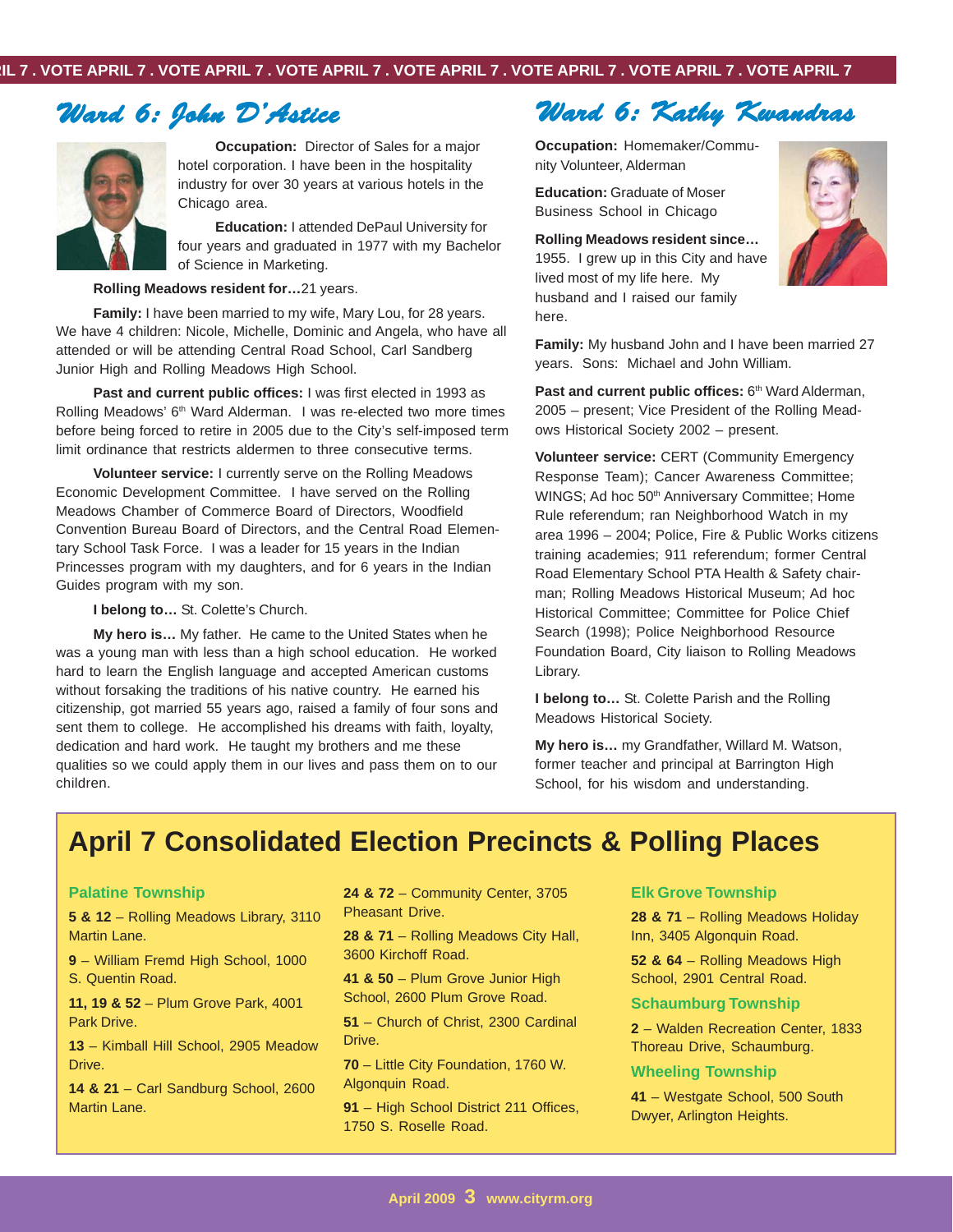# **Welcome Home, Staff Sgt. Chrabot!**

**City officials helped welcome U.S. Army Staff Sgt. Nicholas Chrabot home from Iraq on March 10 for two weeks of rest and recreation (R&R). A caravan of Rolling Meadows Police and Fire Department vehicles and members of Warriors' Watch Riders escorted Sgt. Chrabot to his home**

**on South Street, where he was mobbed by friends, family members and neighbors.**

**Sgt. Chrabot, a member of the Army's 172nd Stryker Brigade, has served two tours in Iraq. He is a recipient of the Combat Infantryman Badge, presented to soldiers who**

**participate in active ground combat. Welcome home, Sgt. Chrabot!**

## **City Approves Transfer of 911 services To Northwest Central Dispatch System**

By unanimous vote, City Council last month approved the transfer of Rolling Meadows' emergency dispatch operations to Northwest Central Dispatch System, an Arlington Heights-based regional dispatch center established in 1972.

The City will begin the transfer of fire and emergency medical dispatch calls to Northwest Central Dispatch this month. A complete transfer of all 911 services will be completed by July.

Transferring dispatch operations will improve the ability of Rolling Meadows firefighters and paramedics to communicate with surrounding fire departments on mutual response calls and improve response times, Fire Chief Ron Stewart says.

"Nearly one-third of all calls we receive involve the

support of departments that are Northwest Central Dispatch System members," Chief Stewart explains. "Because the City's current dispatch system does not operate on the same frequency as the regional dispatch center, the Fire Department is forced to monitor two separate radio frequencies and equip each vehicle with two sets of radios. This technology gap creates a built-in delay that affects communications and, ultimately, response times."

The severe economic downturn and budgetary constraints also played a role in Council's decision to join the regional system. The move will save taxpayers nearly \$1.8 million over the next three years.

"Rising costs, new technology upgrades and interoperability requirements are causing a national trend toward regional dispatch services," Police Chief Steve Williams explains. "Independent municipalities increasingly can't pay for these by themselves. Today's economic climate, especially, requires the City to seize initiatives that will reduce the burden on taxpayers who fund emergency services."

Seven City dispatchers, who will lose their jobs in the transition, have been offered the opportunity to apply for job openings with Northwest Central Dispatch.

Rolling Meadows joins the communities of Arlington Heights, Buffalo Grove, Elk Grove Village, Hoffman Estates, Inverness, Mount Prospect, Palatine, Prospect Heights, Schaumburg and Streamwood in the regional dispatch system.

### **City Clerk Finds Mistaken Tax Exemptions Worth Thousands**

A little detective work by an enterprising Community Development Department clerk uncovered 187 owners of rental properties in Rolling Meadows who mistakenly claim homeowner and/or senior exemptions on their property taxes – costing local taxing bodies thousands of dollars each year, Community Development Director Valerie Dehner reports.

During a routine comparison of the City's multifamily dwelling database with information on file with the Cook County Assessor's and Treasurer's Offices, the Department found several discrepancies. With Dehner's approval, staff began a comprehensive examination of property tax records for all 594 rental properties in Rolling Meadows. In total, staff members found 187 property owners (31%) who mistakenly declared one or both of the exemptions.

"I was very impressed by staff's initiative and persistence over the course of this effort," Dehner explains. "Homeowner exemption is for those who live in their own homes, not owners who rent to others. Once the Treasurer's Office updates its records, local schools, the library, the Park District and other local taxing districts may benefit by receiving their rightful share of property tax revenue."

This update may also lower the City's tax rate, according to Finance Director Jim Egeberg.

"This is an excellent example of how staff members go above and beyond their normal responsibilities to benefit the City," Dehner adds.

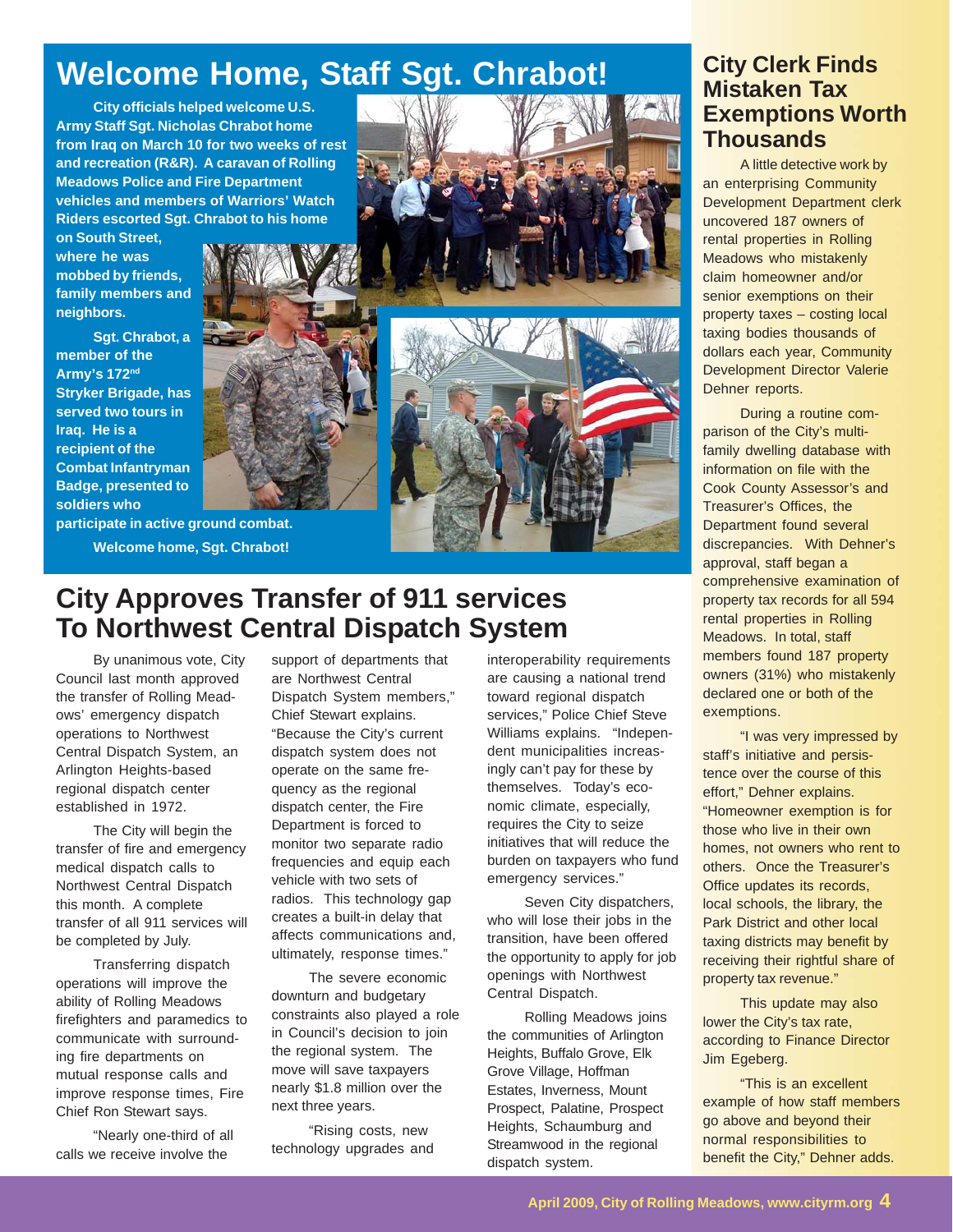## **Expanded Program Boosts Recycling by 20%, Saves City \$35,000 in Refuse Disposal Costs**

Щί

Recyclable materials collection in Rolling Meadows has increased more than 20% since April 2008, following delivery of 65-gallon wheeled carts to all Rolling Meadows refuse customers as part of the City's expanded recycling program, according to an analysis of recycling data by the Public Works Department.

The larger carts, which replaced residents' old 18-gallon recycling bins, also helped reduce regular refuse collection by 11%. That saved the City about \$35,000 in disposal costs, or "tipping fees."

Between April and December, recycling collection jumped to 2,101 tons of material, up from 1,744 tons for the same period in 2007.

"The larger carts are making it easier for residents to conserve limited natural resources and protect the environment by increasing the collection of recyclable materials," Public Works Director Fred Vogt explains. "Besides the obvious environmental benefits, the program is helping to reduce costs for normal household refuse disposal, as waste that would usually end up in a landfill is instead recycled.

"We appreciate residents' support of the City's recycling program. Their commitment to recycling is the driving force behind its success," he adds.

The data reinforces what City officials believed would happen following implementation of the new program. The 65-gallon carts have:

> **• Increased the volume** of recyclables collected in Rolling Meadows;

> > ● **Reduced costs** for disposal of household refuse;

● **Improved service quality** by making recycling more efficient;

● **Reduced litter** by offering recycling containers with attached lids.

Residents who believe they would be better served by using a smaller, 35-gallon recycling

cart may contact Public Works to arrange an exchange at no charge. Homeowners who generate large quantities of recyclable materials may also purchase a second cart (\$45 for 35-gallon carts, \$55 for 65-gallon carts).

For more information on Rolling Meadows' recycling program, contact Public Works at 847-963-0500 or visit **www.cityrm.org**.

### *A Job Well Done A Well*  **Builder Praises**

## **City's 'Well Run' System for Permit Inspection**

Rolling Meadows residents should take pride in City's "well-run system" of permit processing and inspection scheduling, according to a letter to the Community Development Department from Bradley J. Schneider, President of Rolling Meadows-based B.J.S. Builders.

Schneider's letter praised the Department's professionalism in "providing us the information and knowledge to proceed in a quick and timely manner, with minimal disruption" on a recent project.

"I would also like to take a minute to commend Rolling Meadows on its inspection scheduling," he wrote. "Rolling Meadows is the only community that provides a specific time for scheduled inspections. It is very frustrating and costly for contractors when other municipalities cannot put together an inspection schedule. Other villages should follow your lead."

### **New Residents Must Purchase Vehicle Stickers, Dog Licenses**

New residents are required to purchase and display City vehicle stickers for their vehicles, and ensure that their dogs are licensed with the City.

Vehicles stickers start at \$22, while dog tags cost \$5 (\$3 for neutered/spayed animals). All dogs must be licensed and inoculated against rabies.

For more information, contact the Finance Department at 847/394-8500 or **vs@cityrm.org**.

# **2009 Vehicle Stickers on Sale in June**

Residents will be able to purchase 2009-2010 vehicle stickers June 1 – June 30, following Council approval of a condensed sales period, Finance Director Jim Egeberg reports. In years past, sticker sales began one month earlier.

The change will allow the Finance Department, which eliminated two accounting positions for 2009, to effectively manage the program upon completion of the City's annual audit in May.

"With Finance Department staff concentrating on completing the annual audit in May, it would be extremely difficult to simultaneously manage the vehicle sticker

program," Egeberg explains. All residents with

vehicles registered or housed in Rolling Meadows – including residents with Palatine mailing addresses – must purchase and display the new stickers by June 30.

Vehicle sticker prices are \$22 for passenger vehicles, "B" plate trucks (under 8,000 lbs.), and motorcycles. Senior residents age 65 and over are eligible for a reduced rate of \$10 per sticker (limit two per address).

The Finance Department will mail vehicle sticker renewal notices to all residents in early June. The mailing will include a preaddressed envelope, making it convenient to order stickers from home.

Residents may also use the white drop box located in front of City Hall, 3600 Kirchoff Road, in order to avoid potentially long lines when purchasing stickers in person.

Stickers purchased after the June 30 deadline will double in price.

Funds generated from vehicle sticker sales support Rolling Meadows' ongoing street maintenance activities, which keep City streets in good condition and prevent excessive wear and tear on residents' cars and trucks.